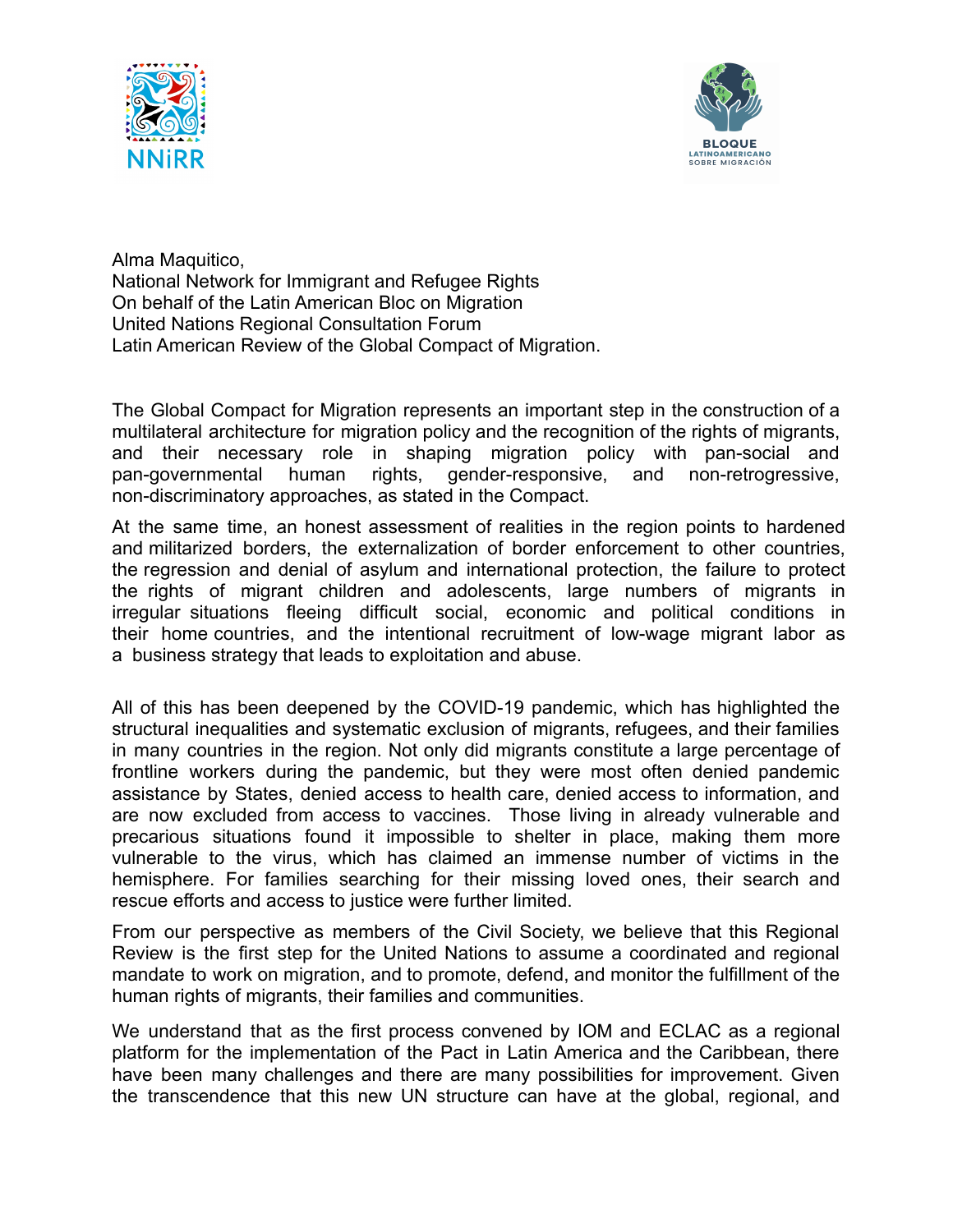



national levels on migration, it is essential to include the active participation of those directly impacted by migration and civil society organizations, to accurately measure the impact of these multilateral efforts.

The following are some proposed steps we consider necessary for strengthening this platform:

In the medium term:

- 1. Generate mechanisms for permanent dialogue and shared strategies between IOM and ECLAC regional delegates and civil society. This includes CSOs, migrants, their families, and communities in Latin America and the Caribbean, including those residing in the United States and Europe.
- 2. That the UN regional and global platform for migration informs, publicly and timely, all interested actors of the initiatives of the States identified as Champions; as well their efforts to include and coordinate with civil society organizations in those countries, this includes Mexico, El Salvador, Ecuador, and Honduras. Champion countries must center human rights as guiding principles for all types of migration initiatives. A monitoring mechanism must be developed to ensure that governments do not engage in repressive strategies against migrants or civil society organizations.
- 3. Facilitate and promote effective cooperation between States centered in a transnational rights-based vision of migration in the region. This process must include the robust participation of civil society, migrants, and their families, so they can participate from the places of origin, transit, or destination. We must build the mechanisms to integrate their proposals to uphold human rights, which arise from their migration experience and their encounters with multiple forms of discrimination. We must move away from migration policies that far from protecting migrant rights subject people to serious human rights violations.

As members of the Civil Society Organizations in the Americas, it is essential to work within a regional framework that understands the particularities of our context to uphold the human rights of people in migration and which are included in the various objectives of the Global Compact. We believe it is possible, and in our collective interest, to advance, through this regional mechanism, initiatives that result in the effective and substantive improvement in the lives and rights of people in migration.

In light of the Regional Review, we also have a few methodological recommendations in the short term.